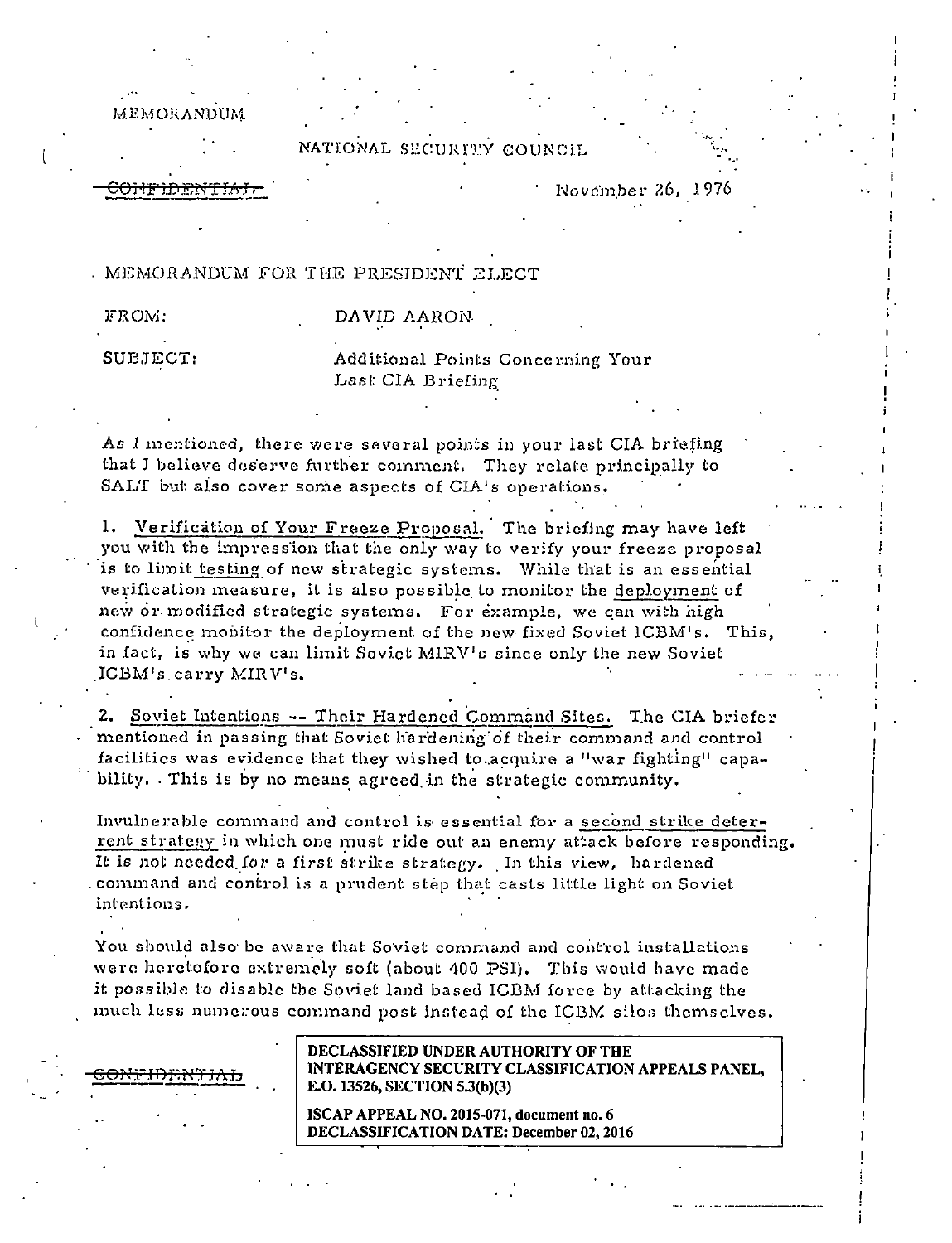WEKKURSTOU.

**NATION**  $\geq$  3. Soviet Intentions  $\sim$  the Soviet Buildup. The steady progress in Soviet stastegives and conventional power is cause for concern over their intentions. But a fundamental weakness in the intelligence community's approach has been that it only looks at one side of the problem. The upcoming CIA assessment of Soviet strategic intentions discussed at the briefing will leave out a vital factor  $x \rightarrow y$  what it is the United States doing with its strategic programs and the extent to which the Soviets may be reacting to them?

## more is a

The weakest part of our intelligence estimating process has been net assessinent, that is, looking at both sides of the equation. Top national security policy makers have often known more about the status of Soviet. arms programs than about American programs. The CIA's mandate runs to foreign intelligence and they are very reluctant to involve themselves in assessments of the interaction of foreign events or military developments and actions taken by the United States -- in part because the latter often involve delicate political judgments about U.S. policy.

The responsibility for net assessments has bounced between the NSC Staff and the Pentagon -- where it is currently housed. We will get you an example of its work on the U.S.-Soviet balance.

Who is Catching Whom? You made the comment that the Soviets are catching up in areas where they are behind but we are not catching up in areas where we are behind. The situation is that the Soviets are behind in accuracy, numbers of warheads and essentially lack a viable strategic bomber force. We are behind in the overall number of delivery systems. throw-weight and megatonnage.

محروم The Soviets are catching up in accuracy and MIRV's as their technology improves. They are not apparently seeking a strategic bomber force. (The backfire is not the weapons system one would choose for that task, though it may have some strategic capability.)

We are diversifying our forces by developing cruise missiles to be based at sea and on aircraft. We are continuing to add to the numbers of MIRV's, and we have put ourselves in a position to dramatically increase our throwweight with a new fixed ICBM and the Trident missiles. We are therefore preparing, if we so choose, to narrow the gap in throw-weight and also in numbers of delivery systems depending on how one views cruise missiles.

5. Liaison with Foreign Intelligence Services. George Bush may have discussed this subject with you privately. It is a very sensitive one. You should be aware of two things. First, this liaison relationship is always

ببصصتحب